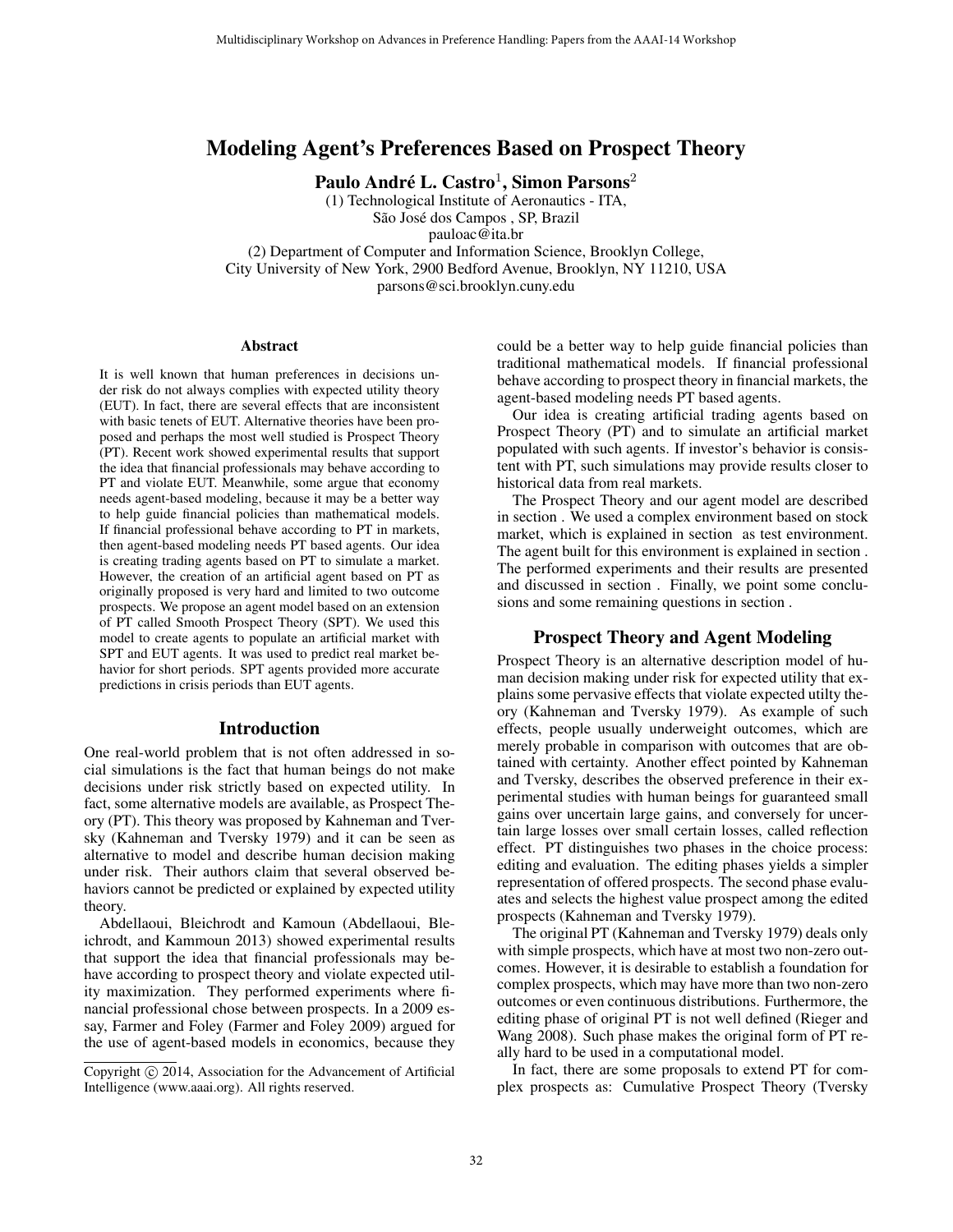and Kahneman 1992) and Smooth Prospect Theory (Rieger and Wang 2008). These two proposals can be used for complex prospects, however there are empirical evidence that suggests that the original PT may predict some behavior that cannot be predicted by CPT, namely: violation of stochastic dominance and the fact that distinctive outcomes receive more weights than aggregated outcomes (Rieger and Wang 2008). Therefore, we chose Smooth Prospect Theory (SPT), despite some criticism about such theory (Amit Kothiyal and Wakker 2011).

The Smooth Prospect Theory (SPT) (Rieger and Wang 2008) incorporates the editing phase into the calculation and avoids the unclear part of the original form of PT. SPT deals with several possible outcomes per prospect and even continuous probability distribution. The SPT value is computed for each prospect and the highest value prospect is selected. The SPT value of a discrete prospect L with an arbitrary number of outcomes  $x_i$  and respective probabilities  $p_i$  is given by equation 1. In this paper, we use only discrete prospects, despite SPT can also be used for continuous distributions (Rieger and Wang 2008).

$$
\frac{\sum_{i=1}^{n} w(p_i)v(x_i)}{\sum_{i=1}^{n} w(p_i)}\tag{1}
$$

where the value function  $v(x)$  is chosen as:

$$
v(x) = \begin{cases} x^{\alpha} & x \ge 0 \\ -\lambda(-x^{\beta}) & x < 0 \end{cases}
$$
 (2)

and  $\lambda \approx 2.25$  is called "loss-aversion" coefficient and  $\alpha$ ,  $\beta$ are the risk-attitudes parameters for gains and losses. Furthermore, the weighting function is defined as:

$$
w(p) := \frac{p^{\gamma}}{(p^{\gamma} + (1 - p)^{\gamma})^{1/\gamma}}
$$
 (3)

and  $\gamma$  is the parameter that reflect the amount of over or underweighting (Rieger and Wang 2008). SPT can be also used for continuous distributions (Rieger and Wang 2008), however we use in this paper the formulation for the discrete distribution for simplicity.

## SPT Agent Model

An agent model defines the action selected by the agent at each step of time according to his perception of the environment, his internal state and his preferences. Given a finite set of possible actions  $\theta$ , an expected utility agent would select action  $i \in \theta$  with the highest expected utility among all possible actions. However, the SPT agent sees each possible action as one prospect l with several possible outcomes and a distribution probability function. The SPT value may be calculated for prospects with discrete distributions as stated in equation 1 and the highest SPT prospect is selected. Since there is a one to one relationship between prospect and action, the action is also defined by the chosen prospect . In order to define his action, the agent needs to define a prospect for each possible action. Therefore, we define a Prospect Construction Phase, where the prospects are defined. Such phase takes place before the evaluation phase and provides the information needed for it (see figure 1).



Figure 1: SPT Agent Model

The prospect construction phase produces a set of prospects, each one with a probability distribution function over outcomes and a linked action from  $\theta$  set. This phase is strongly dependent of the problem domain. Prospect construction may be a simple task or very complex task according to the problem domain. We created implementation of the prospect construction phase for two problem domains: a very simple case and a complex case. In the simple case, the agent is required to choose among lotteries with a finite set of possible outcomes and their respective probabilities. Simulated experiments for such scenario are presented and discussed in section . The example of complex domain is the artificial stock market described in section . We present trading agents based on SPT for such domain in section .

#### Simulated Experiments in Choosing Prospects

We built an agent according to the proposed SPT agent model and used it in a set of twelve choosing problems. Such problems are described by Kahneman and Tversky in their remarkable paper (Kahneman and Tversky 1979). In each problem, the participant chooses between two prospects presented to him. Each prospect is described by pair of the value of the outcome and outcome's probability. For instance, the prospect (-2500:0.3,2400:0.6) means that there is 0.3 chance of losing 2500 dollars, 0.6 chance of winning 2400 dollars and 0.1 (=1.0-0.3-0.6) chance of keeping the current balance. The SPT agent's results are a closer to the people's preferences than EUT agent's results as shown in table 1. SPT presented only four discrepancies against six discrepancies presented by EUT agent. It is worth to say that this agents do not use the prospect construction phase, because the prospects are already provided by each problem.

## Our Simulated Artificial Market

In previous work (Castro and Parsons 2013), we used a simulated artificial market populated by heterogeneous trading agents to predict the price behavior of an asset. We used the same simulated artificial market in this work. In our artificial market, we compare the price defined by our artifi-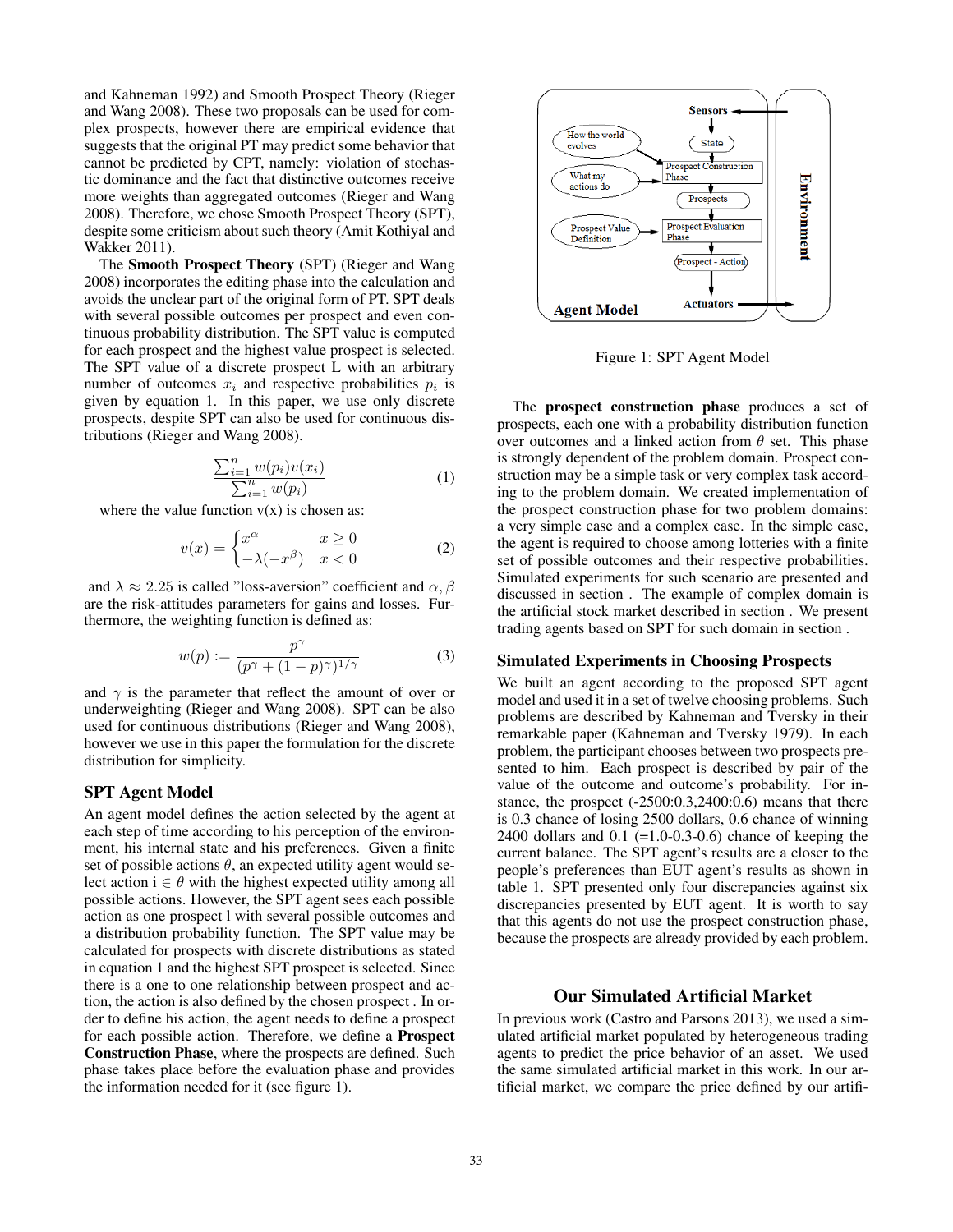|    | Prospect A                | Prospect B          | <b>EUT</b> | P | <b>SPT</b> |
|----|---------------------------|---------------------|------------|---|------------|
| 1  | (2500:0.33,<br>2400:0.66) | (2400:1)            | A          | B | B          |
| 2  | (2500:0.33)               | (2400:0.34)         | A          | A | A          |
| 3  | (4000:0.8)                | (3000:1)            | A          | В | A          |
| 3N | $(-4000:0.8)$             | $(-3000:1)$         | B          | A | B          |
| 4  | $\overline{(4000:0.2)}$   | (3000:0.25)         | A          | A | A          |
| 4N | $(-4000:0.2)$             | $(-3000)$<br>0.25)  | B          | B | B          |
| 7  | (3000:0.9)                | (6000:0.45)         | A          | A | B          |
| 7N | $(-3000:0.9)$             | $(-6000)$<br>(0.45) | A          | B | A          |
| 8  | (3000)<br>0.002           | (6000)<br>0.001     | A          | B | B          |
| 8N | $(-3000)$<br>0.002        | $(-6000)$<br>0.001  | A          | A | A          |
| 11 | (1000:0.5)                | (500:1)             | A          | B | B          |
| 12 | $(-1000:0.5)$             | $(-500:1)$          | A          | A | A          |

Table 1: Choosing Problems and Preferences observed by Expected Utility Theory (EUT) Agents, People (P) and Smooth Prospect Theory (SPT) Agents. In problem 11, the agent receives 1000 then chooses between prospects A and B. In problem 12, the agent receives 2000 then chooses between prospects.

cial society, a set of heterogeneous trading agents (section ), with actual prices (or **external price**) obtained from a real stock exchange. The price predicted by the artificial market,  $\overline{P_t}$ , is determined by the buy and sell orders given by the set of trader agents present in stock market that acts as a continuous double auction. The clearing process is performed by the Four heap algorithm described in (Wurman, Walsh, and Wellman 1998). The predicted price (or internal price) for a given instant of time is defined as the average of all transaction prices weighted by the volume of each transaction. That way, one agent that gives a higher volume order is more relevant to the market price formation than other agent that submits small volume orders (Phelps 2007b; 2007a). We define market specification as the set of agents and their possessions (asset and money).

In order to compare among artificial market specifications, we need to define formally what is a better description of the real market. For a given time period, we define the session prediction error  $(E)$  as the sum of the quadratic difference of internal  $(\overline{P_t})$  and external  $(P_t)$  price. If one artificial market specification M provides a smaller session error (E), than another artificial market specification, then we may say that artificial market specification M is a better description or predictor than the other. We use an algorithm based on hill climbing algorithm to adjust the artificial market specifications in order to reduce this prediction error, as detailed in section .

## Trading Agents

We implemented four types of trading agents — **fundamen**talist traders, who have a fixed idea of the value of a good based on historical data, technical traders, who trade when

the price trend alters, market maker traders who provides liquidity to the market and SPT trader, who is based on smooth prospect theory. The first three types are detailed in a previous paper (Castro and Parsons 2013). The SPT trader is described in section .

### Prediction Evaluation

The difference between the price defined by the simulated transactions, that we call *internal price* and the price observed in the corresponding instant t at the real market , the so called *external price*, is the prediction error for a given instant of time t. However, the prediction error of a period of time is much more relevant than just one moment to state that one artificial market specification is better adapted than other one. Therefore, we need to define formally what a better prediction in a defined time period, in order to make possible the comparisons among artificial market specifications. For a given time period, we define the session prediction error (E), as stated in eq. 4, where  $\overline{P_t}$  refers to the price predicted by one artificial market in instant t, while  $P_t$  refers to the price observed in the real market. If one artificial market specification M provides a smaller session error (E), than another artificial market specification, then we may say that artificial market M is a better description or predictor than the other.

$$
E = \sum_{t=1}^{N} (\overline{P_t} - P_t)^2
$$
\n(4)

### Market Adjustment Process

We use the fact that traders with higher volume have more relevance to the market price formation to adjust the market specification (i.e., the set of the agents and their assets) to fit data previously observed in real markets. For simplicity, each agent type has just one instance, and it trades one specific share quantity at each round. The adjustment process defines the share quantities of each one of the agents (fundamentalist, technical, SPT and market making agents). The objective function is the session prediction error (E). It is very hard to know a priori how a change in one of the specification parameters may affect the predicted price  $\overline{P_t}$ or the session error (E). Therefore, we used a general search method to find minimum points of the objective function E. It is the random-start gradient descendent method, which is variant of the common hill climbing methods (Russell and Norvig 2003). It uses a new random starting point at each time, it finds a local minimum for the objective.

# Building Trading Agents based on Prospect **Theory**

One trading agent needs to define his buy, sell or hold orders for a specific financial asset at each moment. The SPT trading agent defines one prospect for each possible action in his prospect construction phase. Then, he finds the highest SPT value prospect as explained in section and select the action linked to that prospect. This prospect construction phase is described in section . In order to simplify the problem, we defined that the outcomes are limited as detailed in section .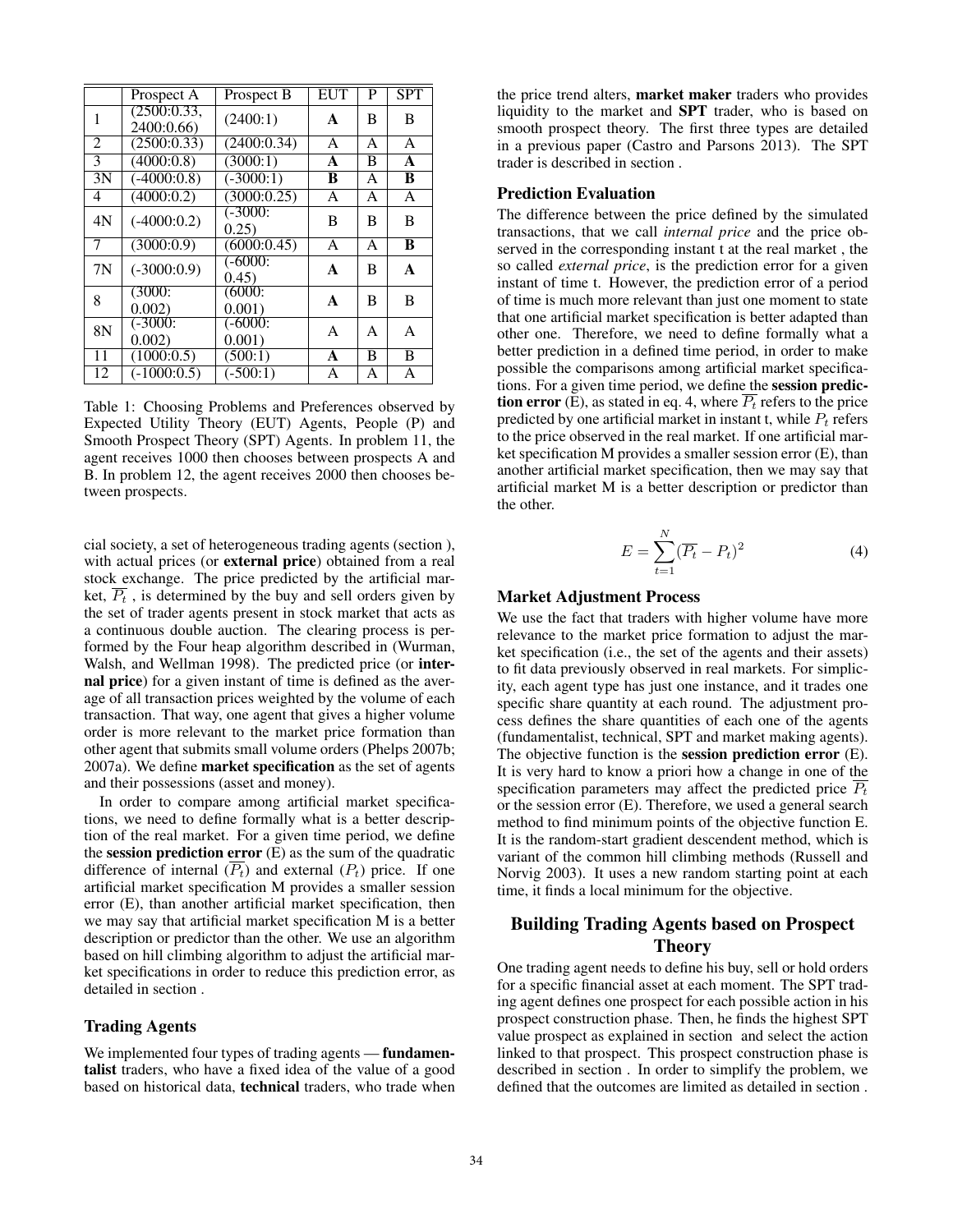### Prospect Construction Phase for Trading Agents

Auctions can be seen as a decision making process under risk, including continuous double auctions as observed in stock market. Furthermore, each trading agent must be able to make price prediction and use it to define one order  $\theta_t \in$ [-M,M] at a given moment t. The value M is the maximum number of shares that can be bought or sold by the agent in one cycle. Positive values of  $\theta$  mean a buy order, while negative  $\theta$  means a sell order and  $\theta = 0$  means keep the current position. The agent order and market behavior will define agent's outcome. Such outcome is the difference between the position at time t and the next time, after the order  $\theta_t$ is executed. This outcome may be calculated as stated in equation 5, where  $P_t$  refers to the price,  $M_t$  is the amount of money,  $Q_t$  is the number of shares at time t. We assume that orders will be always executed at the market price  $P_{t+1}$ . Each order defines changes in  $Q_{t+1}$  and the market behavior defines the real value of  $P_{t+1}$ .

$$
Outcome = (M_t - P_t * \theta_t) + (Q_t + \theta_t) * P_{t+1}
$$

$$
-[M_t + P_t * Q_t]
$$
(5)  
Outcome = (P\_{t+1} - P\_t) \* (Q\_t + \theta\_t)

The market price  $P_{t+1}$ cannot be defined a priori, but it can be estimated by the trading agents  $(P_{t+1})$ , so we can calculate  $\overline{P_{t+1}} - P_t$  and then estimate the possible outcomes. Any order may bring different outcomes according to the market price in the next round  $P_{t+1}$ . In order to establish prospects given the possible orders, we would need to determine the probabilities given each possible outcome considering all possible orders. The future price  $\overline{P_{t+1}}$  is a continuous value and  $\theta_t$  is dependent of the trading strategy (certainly non-linear) and market state, so the outcome is itself a continuous non-linear function which would require a probability density function to represent the associated probabilities. We initially intend to use a simple approach based on the assumption that the price  $P_{t+1}$  is a random variable with a Gaussian probability distribution. It is easy to see that the outcome (eq. 5) is a linear function of  $P_{t+1}$ . Let x be the outcome, so the density probability function  $p(x)$  can be given by equation 6, where  $\sigma$  is the standard deviation and  $\mu$  the expected value or  $\overline{P_{t+1}}$ .

$$
p(x) = \frac{\exp^{-(P_{t+1} - \mu)^2/2\sigma^2}}{\sigma * \sqrt{2 * \pi}}
$$
 (6)

Let  $a_t = Q_t + \theta_t$  and  $b_t = P_t(Q_t + \theta_t)$ , so we can rewrite equation 5 to determine a new expression for  $P_{t+1}$ and using it in equation 6, we may find an expression for the distribution probability function  $p(x)$  for the outcome x given by equation 7, where  $a_t$  and  $b_t$  are known at time t. It can be used for the calculation of SPT as stated in equation 1.

$$
p(x) = \frac{\exp^{-(x - b_t - a_t \mu)^2 / 2a_t^2 \sigma^2}}{\sigma * \sqrt{2 * \pi}}
$$
 (7)

#### Finite Outcomes

Since we assume that the price  $P_{t+1}$  is a random variable with a Gaussian probability distribution and therefore the

outcome (eq. 5) is also a random variable. Each prospect would have infinite possible outcomes and could be calculated by SPT for continuous distributions, as explained in section . In order to avoid such complexity, we decided to define a finite set of possible outcomes. As each order  $\theta_t$  is limited to [-M,M] and if we assume that  $P_{t+1}$  is limited to  $[0,2 * P_t]$ , it is easy to verify using equation 5 that the outcome x is limited to interval  $[-P_t(Q_t + M), P_t(Q_t + M)].$ If we adopt a step  $\epsilon$  in (0,1), we limit the number of possible outcomes to  $2 * P_t(Q_t + M)/\epsilon$  for each prospect. Furthermore, we limit the number of prospect to three sell (-M), hold (0) and buy (M). We believe that using these simplistic but reasonable assumptions, it is possible to construct a meaningful prospect to each action and calculate a SPT value for it.

## Simulated Experiments in an Artificial Stock Market

We have performed some simulated experiments in a simulated artificial market (section ) populated by traditional (fundamentalist, technical or market maker) agents and SPT agents. The results are compared to a market composed only by traditional agents in order to test our simple model and evaluate the quality of predictions using real market data that includes nine years of Intel stock prices between 2003 to 2011 from Nasdaq exchange. The simulations were performed considering periods with high price volatility (crisis) and low price volatility (non-crisis periods). We implemented our trading agents using an adapted version of auction simulator called JASA (Phelps 2007b).

| Year | <b>VAR</b> | <b>SCE</b>              | TR A  | <b>SPT</b> | <b>Best</b> |
|------|------------|-------------------------|-------|------------|-------------|
| 2003 | 542.3      | CR                      | 344.3 | 337.6      | <b>SPT</b>  |
| 2004 | 365.1      | <b>CR</b>               | 501.0 | 491.5      | <b>SPT</b>  |
| 2005 | 167.7      | <b>NCR</b>              | 407.1 | 295.5      | <b>SPT</b>  |
| 2006 | 284.1      | <b>NCR</b>              | 289.3 | 640.4      | <b>TRA</b>  |
| 2007 | 269.9      | $\overline{\text{NCR}}$ | 349.0 | 1.139.8    | <b>TRA</b>  |
| 2008 | 1116.6     | CR.                     | 263.4 | 367.6      | <b>TRA</b>  |
| 2009 | 542.1      | CR.                     | 449.8 | 444.2      | <b>SPT</b>  |
| 2010 | 254.5      | <b>NCR</b>              | 296.3 | 292.5      | <b>SPT</b>  |
| 2011 | 292.6      | <b>NCR</b>              | 234.5 | 322.2      | <b>TRA</b>  |

Table 2: Smallest errors achieved by traditional (TRA) and SPT agents per year's simulation. The variance (VAR) observed for each year is used to classify the scenario (SCE) as crisis situation (CR) or non-crisis situation (NCR) .

The simulation results are presented on table 2. The variance of arithmetic returns were calculated for each year and used to classify it as crisis or non-crisis (*SCE column*). High variance indicates crisis and low variance indicates non-crisis year. We present the smallest session error for each year achieved by traditional (TRA) and SPT agents in columns TRA and SPT, respectively.

The predictions done by SPT agents presented better performance (smaller errors) than traditional agents on three of four crisis situations, but only two better performance of five